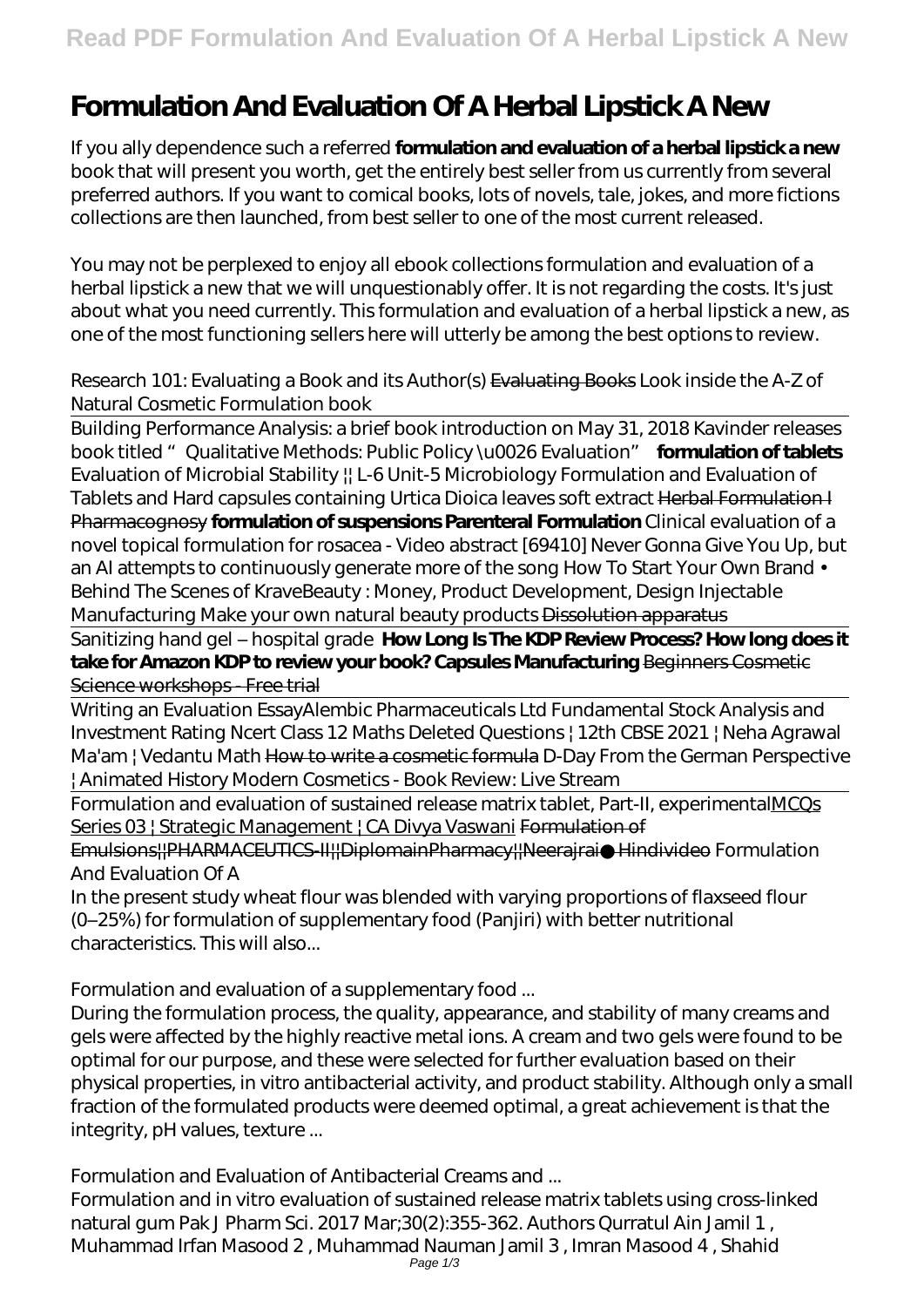Muhammad Iqbal 5 Affiliations 1 Institute of Pharmaceutical ...

#### *Formulation and in vitro evaluation of sustained release ...*

Evaluation of Antiacne creams C-6, C-7, C-8 and Antiacne cream base C-2 as per BIS Guideline showed that they comply with BIS Guidelines . It is a normal experience that whenever any formulation is to be developed containing essential oil, the stability of product possess challenge.

## *Formulation and evaluation of antiacne cream by using ...*

The main objective of the present investigation was to develop buccal tablets of ramipril, to bypass the first pass metabolism and to improve its oral bioavailability. Ramipril, an ACE inhibitor used in the treatment of hypertension undergoes extensive first pass metabolism and about 25% of the drug reaches the systemic circulation. A unidirectional, bilayered mucoadhesive tablet of ramipril ...

## *Formulation Development and In Vitro Evaluation of Buccal ...*

FORMULATION AND EVALUATION OF VARIOUS COSMETIC AND DENTAL PRODUCT 1) DEFINITION:- The term cosmetics have been derived from the term " COSMETIKOS" which means the skill to decorate. Thus cosmetics is the art of decorating yourself to look beautiful. According to D & C Act:-

# *FORMULATION AND EVALUATION OF VARIOUS COSMETIC AND DENTAL ...*

The formulation F3 prepared with sunflower wax was selected as optimized formulation on the basis of results of spreadability, viscosity, and hardness. The salicylic acid was used as model drug and incorporated in optimized formulation F3 and showed promising results for in vitro drug diffusion and ex vivo permeation through cellulose membrane and rat skin, respectively.

# *FORMULATION AND EVALUATION OF OINTMENT CONTAINING ...*

Various evaluation parameter for F2 formulation i.e. disintegration time, wetting time, water absorption ratio, in-vitro dissolution studies has been found to be  $20 \pm 1.52$  sec,  $26 \pm 0.57$  sec, 81  $\pm$  1.52%, within 25 min respectively & drug content has been found to be 98.83% for Paracetamol and 95.13% for Chlorpheniramine Maleate.

#### *FORMULATION AND EVALUATION OF FAST DISSOLVING TABLET OF ...*

FORMULATION AND EVALUATION OF NANOSUSPENSION DRUG DELIVERY SYSTEM OF ETORICOXIB S. S. Vasava, N. P. Chotai\* and H. K. Patel A. R. College of Pharmacy and G. H. Patel ...

#### *(PDF) Design, formulation and evaluation of nanosuspension ...*

Formulation and Evaluation of Glimepiride Oral Capsules 1,B.Venkatesh , 2,S.Indira , 3,Dr. Prathima Srinivas Department of pharmaceutics, Sri Venkateshwara College of pharmacy and Research centre Osmania University, Hyderabad. ABSTRACT: Glimepiride (GMP) is poorly water soluble drug, so solubility is the main constraint for its oral ...

#### *Formulation and Evaluation of Glimepiride Oral Capsules*

Optimized orally disintegrating tablets (ODTs) containing Paliperidone were prepared by direct compression method. Two factors, three levels (32) full factorial design was used to optimize the effect of superdisintegrant (crospovidone; X1) and; Binder (PVP K30S; X2) on tablet properties. The prepared ODTs were characterized for their drug content, hardness,